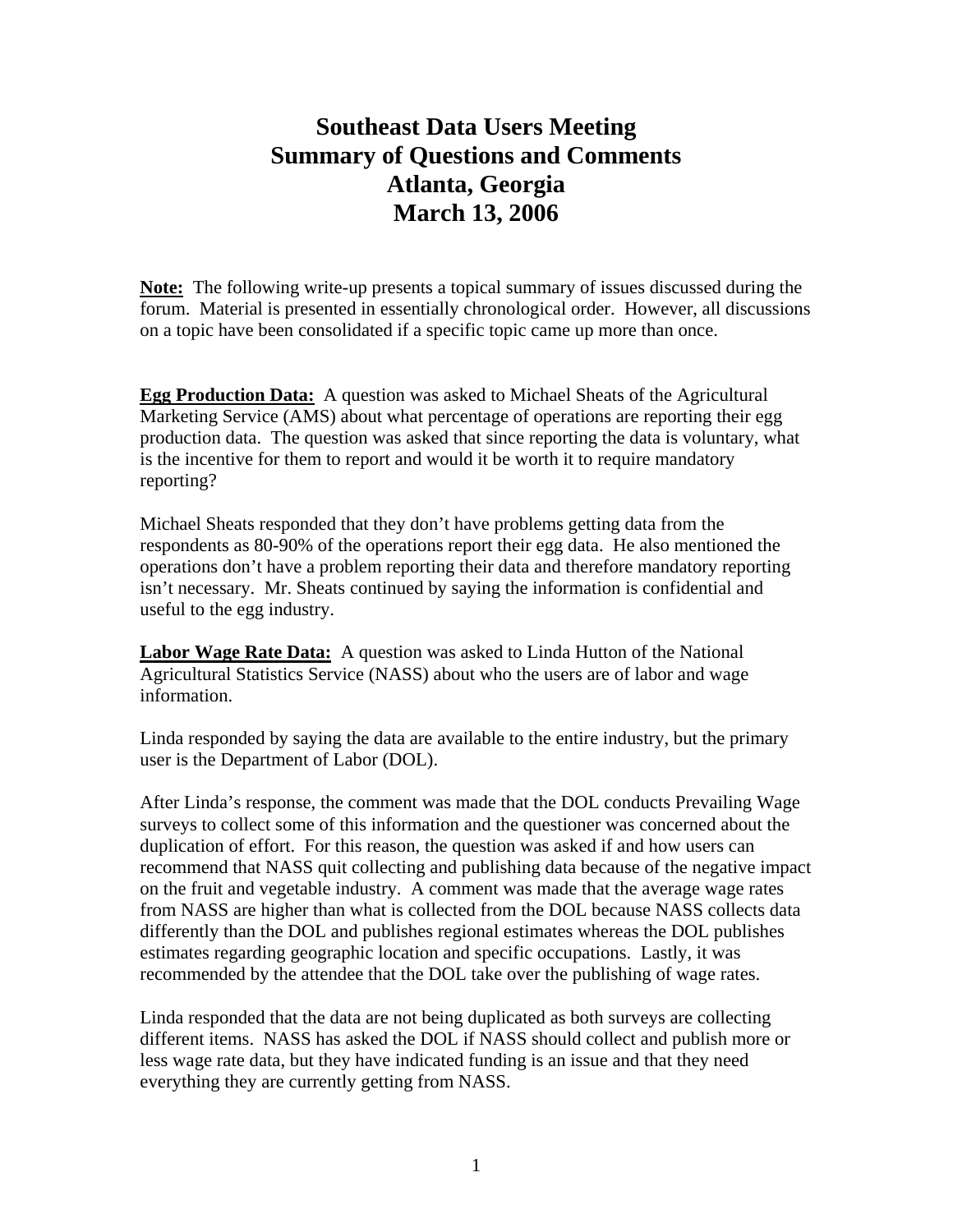**Citrus Data:** A question was asked to Linda Hutton of NASS if there were demographic statistics for the citrus industry. Also, how does Texas and California get their acreage statistics?

Linda responded by saying the only source of demographic data is the Census of Agriculture which was last conducted in 2002, but soon to be done again for 2007. Joe Prusacki stated that funding from Florida producers pays for their acreage, yield, and production data, but Texas and California are different as the producers don't fund it. Jim Smith continued by saying these two states have data available and he would followup with the questioner to help find the data.

**Cotton Stocks:** A comment was made that over the last few years there has been substantial revisions to Chinese cotton stocks. A question was then asked to Jerry Bange of the World Agricultural Outlook Board (WAOB) about how the ending stocks numbers are revised and what process is used to set initial stocks and revised stocks numbers.

Jerry began by mentioning that China information is very difficult to obtain. He mentioned they take the various pieces of usage statistics and back into the numbers. He continued by saying the governments in both China and the U.S. are putting in a lot of effort to improve the numbers and they are getting better, but it would take a lot of time and work to improve them even more.

**Government Contacts:** A comment was made that compared to 20-30 years ago, there has been a lot of employee turnover in many government agencies. In the past, commodity specialists would stay in the same position for a number of years which made it easier to work with because you were always dealing with the same person.

Carol House responded by saying that this is true and the agencies need to keep their contact information on the Web up-to-date.

**Tobacco Program:** A recommendation was made to Jim Smith of NASS that more states be added to the tobacco estimating program, in particular Illinois, Indiana, and West Virginia. There is concern that more acreage will be planted to tobacco in these states as the tobacco companies write more contracts to producers in these states in the future in order to meet demand.

Jim Smith answered by saying that NASS will evaluate this request.

**Pecan Data:** A question was asked to Jim Smith of NASS about who the pecan contacts are that worked import and export data.

Jim gave names and phone numbers of people from both ERS and WAOB.

**Aquaculture:** A comment was made about how the various aquaculture industries have benefitted from the Aquaculture Census and NASS surveys. Several examples were given about how NASS statistics have helped, such as a certain pharmaceutical company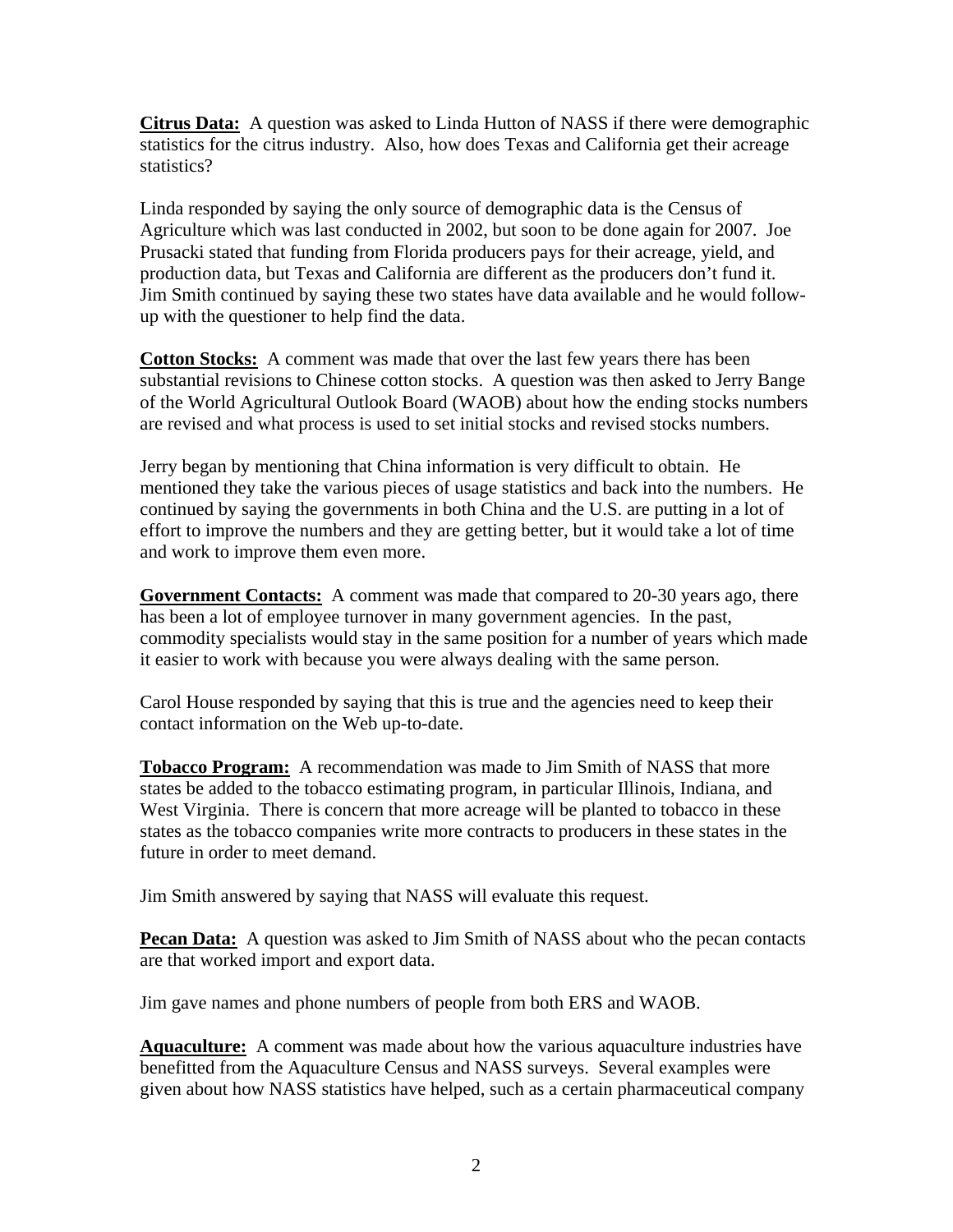invested the resources to produce a new antibiotic for fish (which was the first new animal drug approved in many years), an anti-dumping case was won in favor of the industry, the industry successfully fought a pollution issue with the Environmental Protection Agency (EPA), and producers are better able to secure bank loans. NASS was thanked by the attendee for a job well done.

**Homeland Security:** A question was asked about the role NASS will be playing in Homeland Security. The question was expanded as to what role NASS would play in manufacturing.

Dan Kerestes of NASS responded by talking about animal ID's. He mentioned that NASS is assisting as much as possible. However, he said NASS is not providing names, of course, but helping as much as we can. He continued by saying that certain commodities are better than others when it comes to signing up for animal ID's, but only a small portion of American agriculture has signed up.

Carol House concluded by talking about NASS confidentiality rules and that NASS is protected by law not to disclose names of respondents.

**Tobacco Industry:** A question was asked to Joe Prusacki of NASS if the tobacco industry has been willing to help NASS get good cooperation on price and production data for tobacco.

Joe responded by saying the large tobacco companies have not been very helpful to NASS and that it has been difficult to get the information. He finished by saying NASS will continue to work with them and hopes cooperation improves in the future.

**Avian Bird Flu:** A question was asked to Carol House regarding NASS's involvement in the collection and publishing of data related to the bird flu if and when it arrives in the U.S.

Carol began by saying that the Animal and Plant Health Inspection Service (APHIS) would be taking the lead on this with the help of NASS as well as other government agencies. NASS would possibly be involved in providing statistics of the areas where it hits and APHIS would possibly be providing information on how to notice symptoms. She continued by saying that whatever NASS's involvement would be, no names of individual producers would be revealed.

Dan Kerestes finished by saying NASS would possibly provide statistics regarding bird deaths related to the bird flu.

**Small Flocks:** Linda Hutton was asked if any USDA entity knows how many small farm-owned flocks there are in the U.S.

Linda said these numbers can be obtained from the Census of Agriculture. Dan Kerestes also mentioned APHIS has already done some of this analysis and has some statistics.